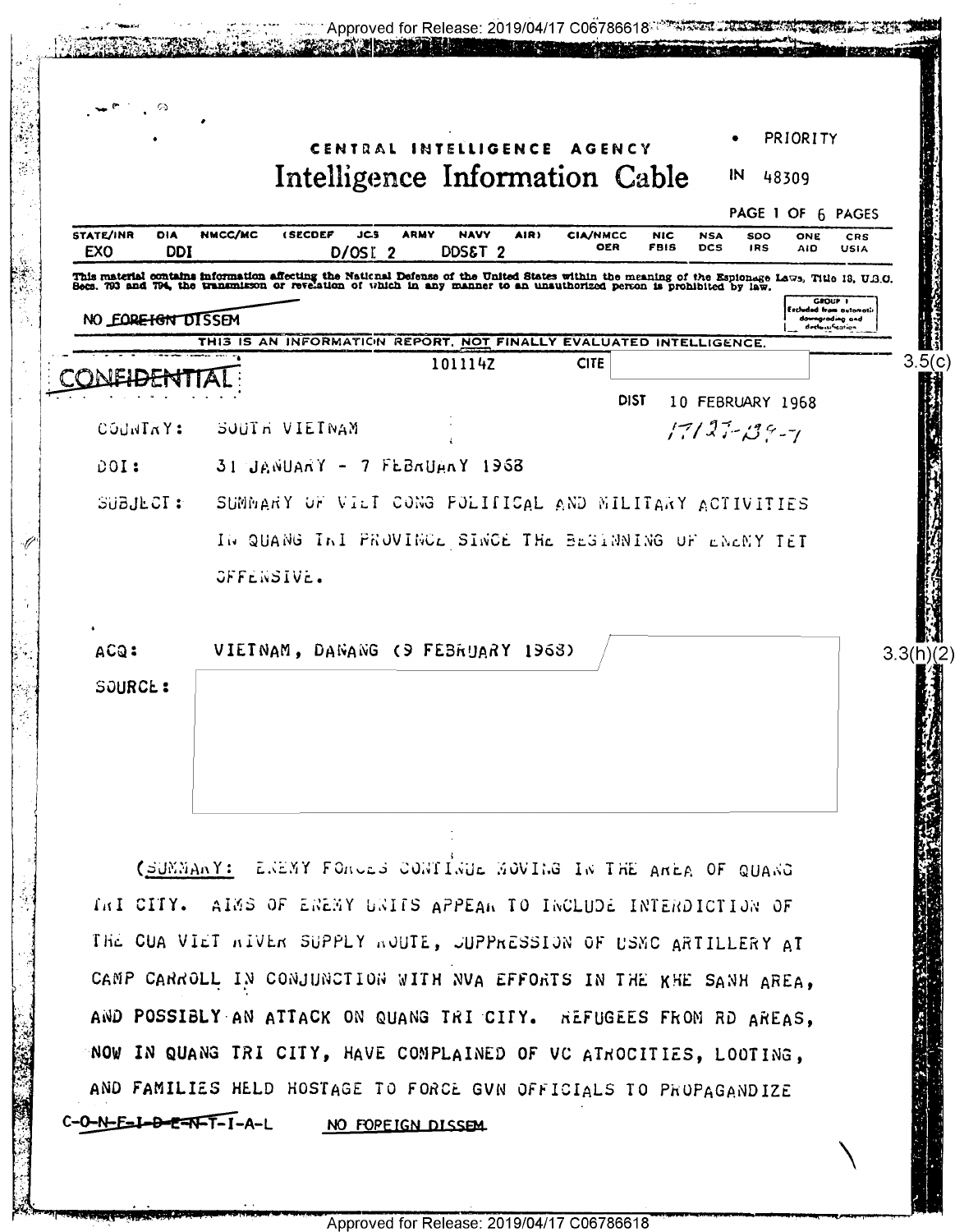| IЫ | 48309 |  |
|----|-------|--|
|    |       |  |

**AGE**  $2$  OF 6 PAGES  $3.5(c)$ 

 $3.3(h)(2)$ 

 $C - 0 - N = E - I - B = E - N - I - I - A - L$ (dissem controls)

NO FOREIGN DISSEM

■ Approved for Release: 2019/04/17 C06786618鬷

TON THE VC IN QUANG INT CITY. THE REFUGEED ARE CRITICAL OF U.S. AND GUN FORCES FOR LACK OF PROTECTION AND FAILURE TO RECLAIN THE MARAS. THEY ALOW HAVE BLEW CRITICAL OF VIETWAMESL WEBS ON LACK OF DAME, ON THE WORTHEAM PROVINCES. TALK OF NEGOTIATIONS AND COR-LITION GOVERNMENT AND SACRIFICE OF QUANG THI AND THUM THIEN PROVINCES IS INCREASING, CAUSED IN PART BY THE VC ATTACK ON LANG VEI. THE REFUGEES ALSO REPORT THAT THE VC ARE FORCING YOUTHS INTO CIVIL DEFENSE MILITIA TO FALE VC MAIN FORCES IO RE-ATTACK .a Ini Cilly. The Feurus and Being TCLD TO MAKE SPEARS AND SWORDS TO BE USED FOR A GENERAL UPRISING. THE REVOLUTIONARY DAI VIETS AND THE VIETNAM MATIONALIST PARTY (VEQDO) HAVE OVERCOME THEIR TRADITIONAL ERNITY TO FORM AN ANTI-VO FRONT WHICH HAS PRO-CLAIMED ITS SUFPUNT FOR THE GVN. END SUMMARY.)

1. THE SWBIH, SIATH AND SIGH VOZWA BATTALIONS ARE STILL OPERATING IMMEDIATELY NORTHEAST OF QUANG THI CITY IN UNKNOWN STRENGTH.

THE BA LONG VALLEY IS LITERALLY "CRAWLING" WITH ENEMY FORCES AND THAT THEY ARE WORKING THEIR WAY EAST TOWARD QUANG TRI CITY. SIMILAR CONDITION IS SAID TO EXIST ALONG NATIONAL ROUTE NO. 9 IN THE VICINITY OF THE CA LU OUTPOST.

C-O-N-F-I-D-E-N-T-I-A-L

NO FOREIGN DISSEM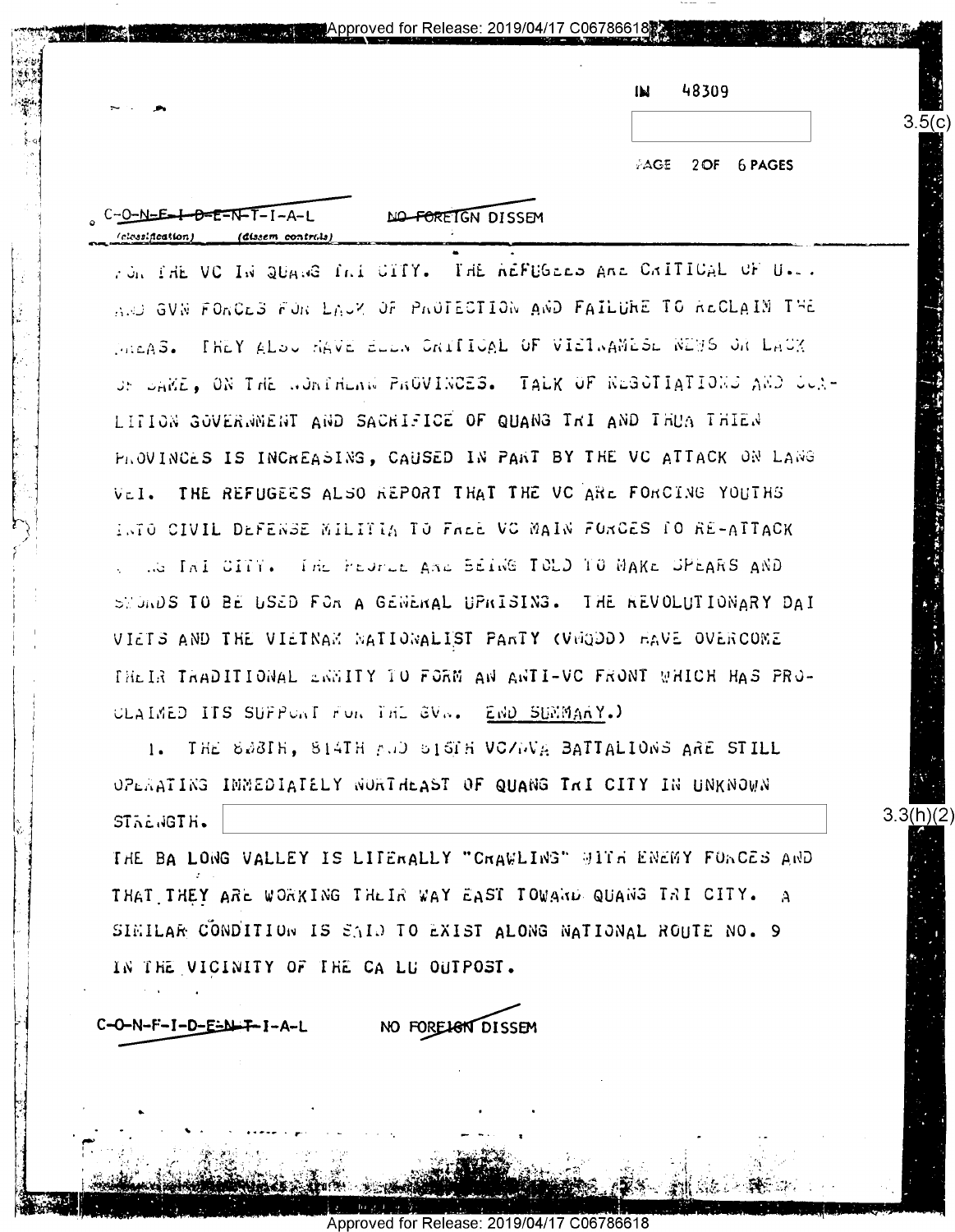Approved for Release: 2019/04/17 C06786618

| $\overline{M}$ | 48309 |  |
|----------------|-------|--|
|                |       |  |
|                |       |  |

 $139$ 

 $3.5(c)$ 

 $3.\overline{3(h)}(2)$ 

PAGE 3 OF 6 PAGES

| $C - 0 - N - E - I - B - E - N - I - I - A - L$ |  |                   | NO FOREIGN DISSEM |  |               |  |
|-------------------------------------------------|--|-------------------|-------------------|--|---------------|--|
| (classification)                                |  | (dissem controls) |                   |  |               |  |
|                                                 |  |                   | . . <del>.</del>  |  | THE 27DIH NVA |  |

RESIMENT HAS WITHDARTH TO YORTH VIETNAM, WHILE THE SUBRD NVA REGI-MenT APPARENTLY HAD THE MIDSTON OF INTERDICTING THE CUA VIET WIVER SUPPLY ROUTE AND HAS BEEN OPENATING IN THE VICINITY OF YD2S67.

O. THE APPARENT KISSION OF THE 325TH WAR DIVISION IS TO SUPPRESS HEAVY USMC ARTILLENY AT CAMP CARROLL IN CONJUNCTION WITH NVE CEFORTS IN THE XHE CANN COMEAT BASE AREA. ON 6 FEBRUARY AN UNKCOWN FORCE OF APPROXIMATELY 400 ATTACKED THE LANG VEI SPECIAL FORCES CAMP JUST SOUTH OF KHE SAWH, AND SUCCEEDED IN OVERRRUNNING THE CAMP WITH THE AID OF WINE T-34 SOVIET TANKS.

4. THE BATTLE FOR CUANG TRI HAS PRODUCED ABOUT 3,000 NEW REFUGEES TO DATE, PRIMARILY FROM THE RD AREAS IN TRIEU PHONG DISTAICT. AT LEAST THARE WEW LIFE HAMLETS HAVE BEEN COMPLETELY DESINOYED. REFUSEES FRON THESE HAMLETS HAVE BEEN STREAMING INTO QUANG TRI CITY WITH STOWIES OF VC ATROCITIES, I.E., SHOOTINGS, LUUTINGS, AND TORTURE OF CIVILIANS. MANY OF THESE REFUGEES HAVE BLANED ARVN FOR NOT AIDING THEM IN RECLAIMING THE RD AREAS. THEY SAY THE VOZWVA CAME THENE EIGHT DAYS AGO AND WOTHING HAS BEEN DONE TO DRIVE THEM OFF. THE AMERICANS HAVE ALSO BEEN CRITICIZED FOR NOT INITIATING MORE OPERATIONS IN THIS AREA, AND PARTICULARLY

NO FOREIGN DISSEM

Approved for

 $0 - N - F - I - D - F - N - T - I - A - L$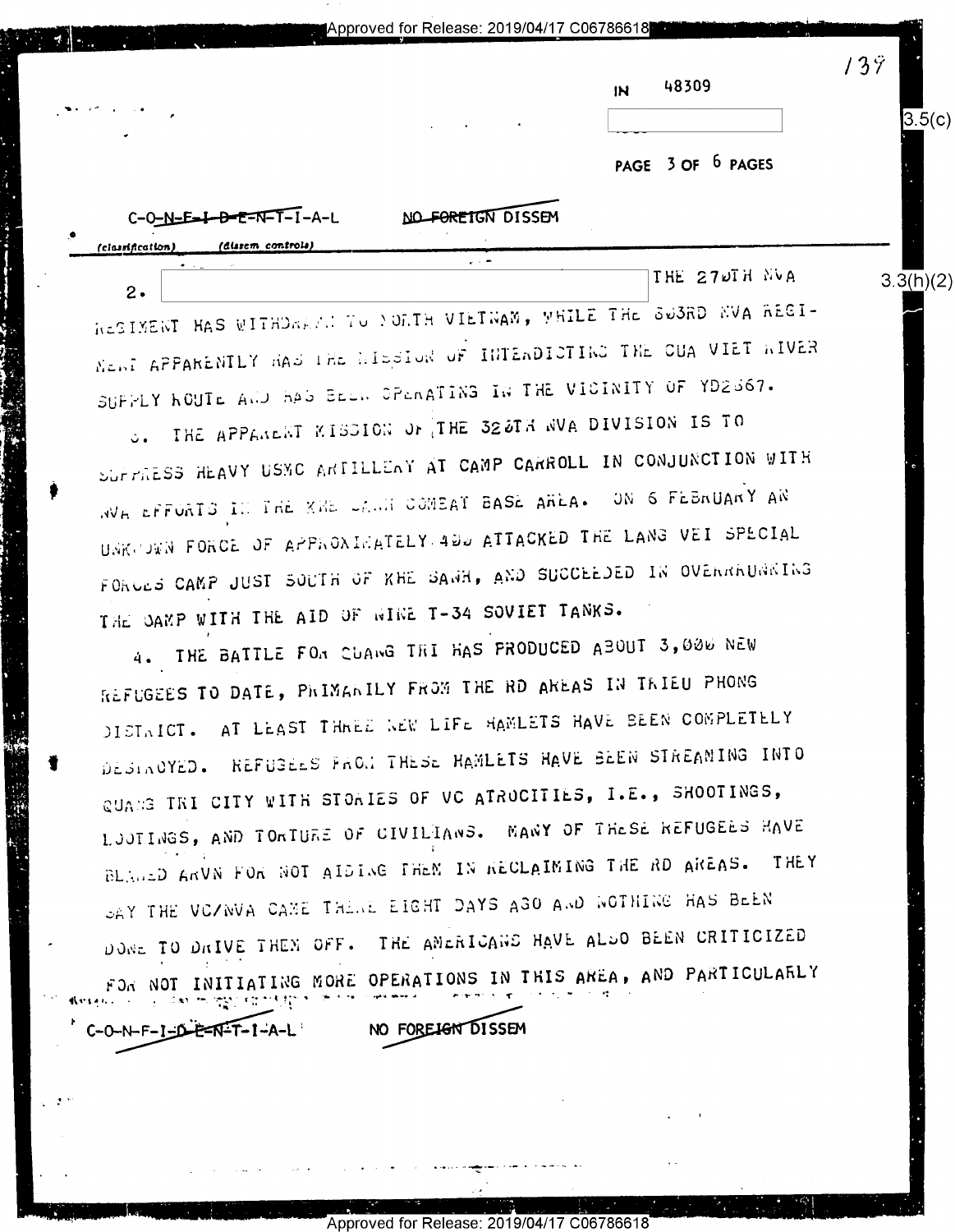| IN | 48309 |  |
|----|-------|--|

PAGE 4 OF 6 PAGES

 $3.5(c)$ 

**O FORE CAT DISSEN** 

FOR NOT BRINGING ANY AIR SIRIKES. (COMMENT: SIRCE THE TET SLASON BEGAN, THE WEATHER IN QUANG TAI HAS DETERRED GREATLY AIR OPERATIONS.)

ಾ\*Approved for Release: 2019/04/17 C06786618 : ಇ

5. ALTHOUGH TALK OF AN AGREEMENT BETYEEN THE AMERICANS AND THE NELSV FOR THE ESTABLICHMENT OF A COALITION GOVERNMENT WAS SLIGHT FOR THE PAST FEW DAYS, THERE IS INCREASING EVIDENCE THAT THIS IS GAINING MOMENTUM. MANY PEOPLE FEEL THAT THE ATTACK ON LANG VEI SPECIAL FORCES CAMP IS PROOF THAT THE AMERICANS ARE GOING TO GIVE CUANG THI AND THUA THIEN PROVINCES TO NORTH VIETNAM ID PALCIPITATE FUNCE TALKU. ALONG THE SAME LINES, A GOOD DEAL OF COMMENT HAS BEEN HEAND ABOUT THE CONTRAST IN NEWS REPORTING BY MADIO SAIGON AND THE VOICE OF AMERICA (VOA) AND THE BRITISH EROADCASTING COMPANY (23C), THE FACT THAT RADIO SAIGON INITIALLY REPORTED THAT QUANG TRI WAS IN COMPLETE CONTROL OF THE NVA AND THEN REPORTED LESS AND LESS NEWS ABOUT MORTHERN PROVINCES, AND LACK OF ACCURATE INFORMATION ABOUT THE CONDITIONS IN HUE ARE CITED AS EXAMPLES. THE VOA AND THE BBC, ON THE OTHER HAND, HAVE BEEN REPORTING MORE AND WORE ABOUT THE NORTHERN PROVINCES AND THE PEOPLE HAVE CONFIDENCE IN THESE REPORTS. (COMMENT: THE ACCURACY OF THIS ALLEGATION IS NOT HENOWN, BUT THE IMPORTANT THING IS THAT PEOPLE BELIEVE IT.)

C-O-N-F-I-D-E-N-F-I-A-L

 $C-O-N-F-L-D-E-N-T-I$ 

NO FOREIGN DISSEM

Approved for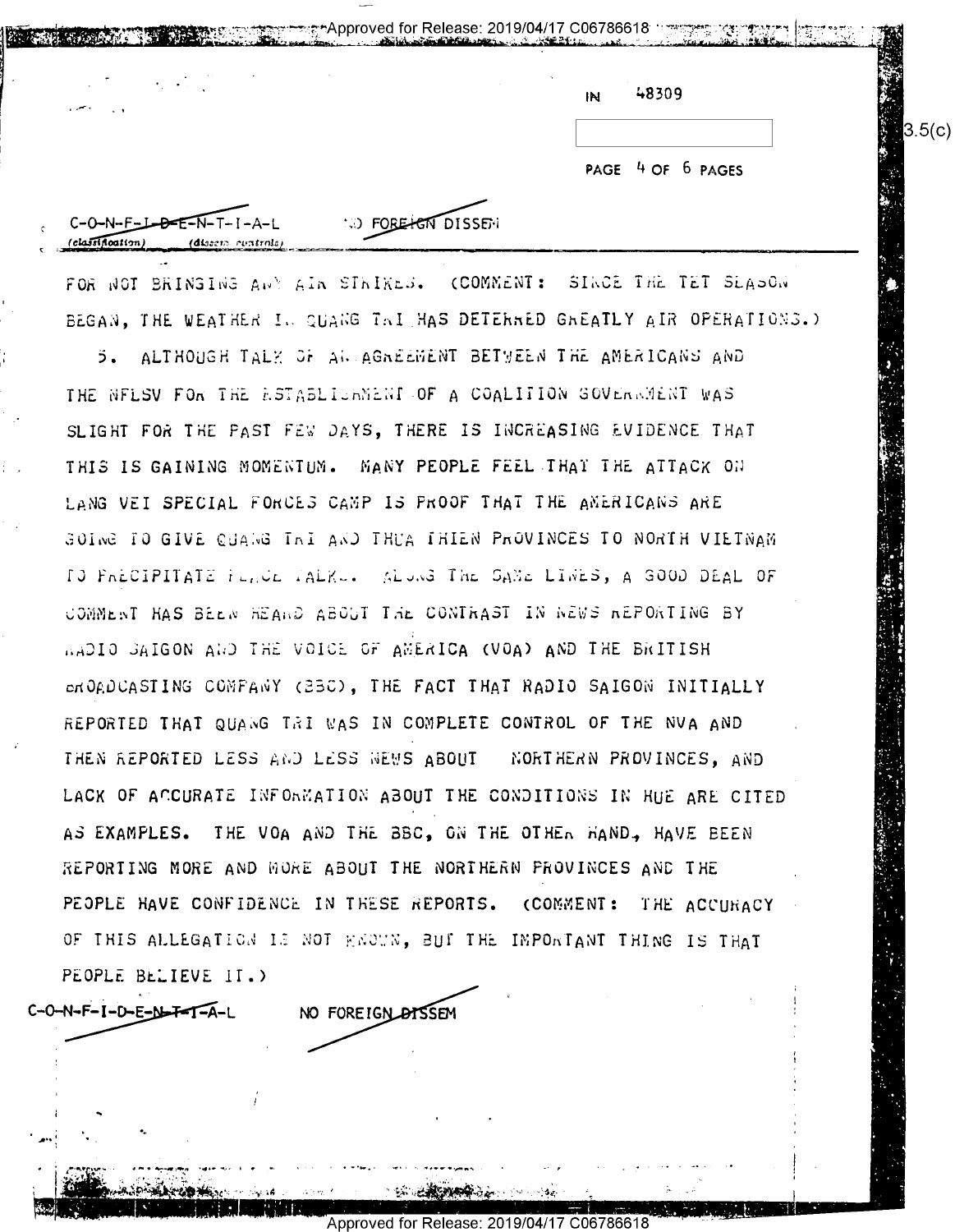Approved for Release: 2019/04/17 C06786618

48309 IN

 $3.5(c)$ 

PAGE 5 OF 6 PAGES

:−O⊷N<del>∍</del>F  $\overline{T}$  $\overline{D}$  $\overline{E}$  $\overline{D}$  $\overline{E}$  $\overline{D}$  $\overline{F}$  $\overline{D}$  $\overline{F}$  $\overline{D}$  $\overline{F}$  $\overline{F}$ NO EORETGN DISSEM (clàssificati

IN THE RD ANEAS, WHENE AT LEAST THREE ENEMY BATTALTONS 6. ARE STILL LOCATED, REFUSEES REPORT THAT HAMLET YOUTH ARE BUING FORMED INTO CIVIL SEFEREE MILITIA FOR THE PURPOSE OF FREEING THE VC BAIN FORCE BATIALIONS TO AL-ATTACK QUANG TRI CITY. THE HAMLET FLOPLE ARE BEING CONTINUALLY PROPAGANDIZED THAT THE VUZNER ARE WINNING IN QUANG InI, CITING THE LACK OF ANVN OPERATIONS AS PROOF THE PEOPLE ARE BEING TO MAKE SWONDS AND SPEARS FOR A GENERAL UPRISING. A FEW REPORTS HAVE BEEN RECEIVED OF THE MUNDER OF HAMLET OFFICIALS AND POPULAR FORCE SOLDIERS. REPORTS THAT THE FAMILIES OF GVN OFFICIALS ARE BEING HELD AS HOSTAGE WHILE THE HUSBANDS ARE FORCED TO GO INTO QUANG TRI CITY EITHER TO BUY FOOD STUFFS OR TO SPREAD VC PROPAGANDA TO THEIR FRIENDS IN THE GVN RE MORE NUMEROUS.

7. TRADITIONAL ENNITY PETWEEN THE REVOLUTONARY DAT VIETS AND THE VNQDD SEEMS TO HAVE BEEN ELIMINATED BY THE PRESENT CRISIS. SOME KIND OF A JOINT ANTI-VC FRONT HAS BEEN FORMED WHICH HAS PROCLAIMED ITS SUPPORT FOR THE GOVERNMENT OF VIETNAM. N<sub>0</sub> PROGRAM OF SPECIFIC ACTION HAS BEEN ANNOUNCED TO DATE, BUT THIS FRONT IS ENJOYING A GOOD DEAL OF POPULAR SUPPORT, WHICH MAY HAVE BEEN THE REASON FOR ITS FORMATION IN THE FIRST PLACE.

0-N-F-I-D-E-N-T-I-A-L

NO FOREIGN DISSEM